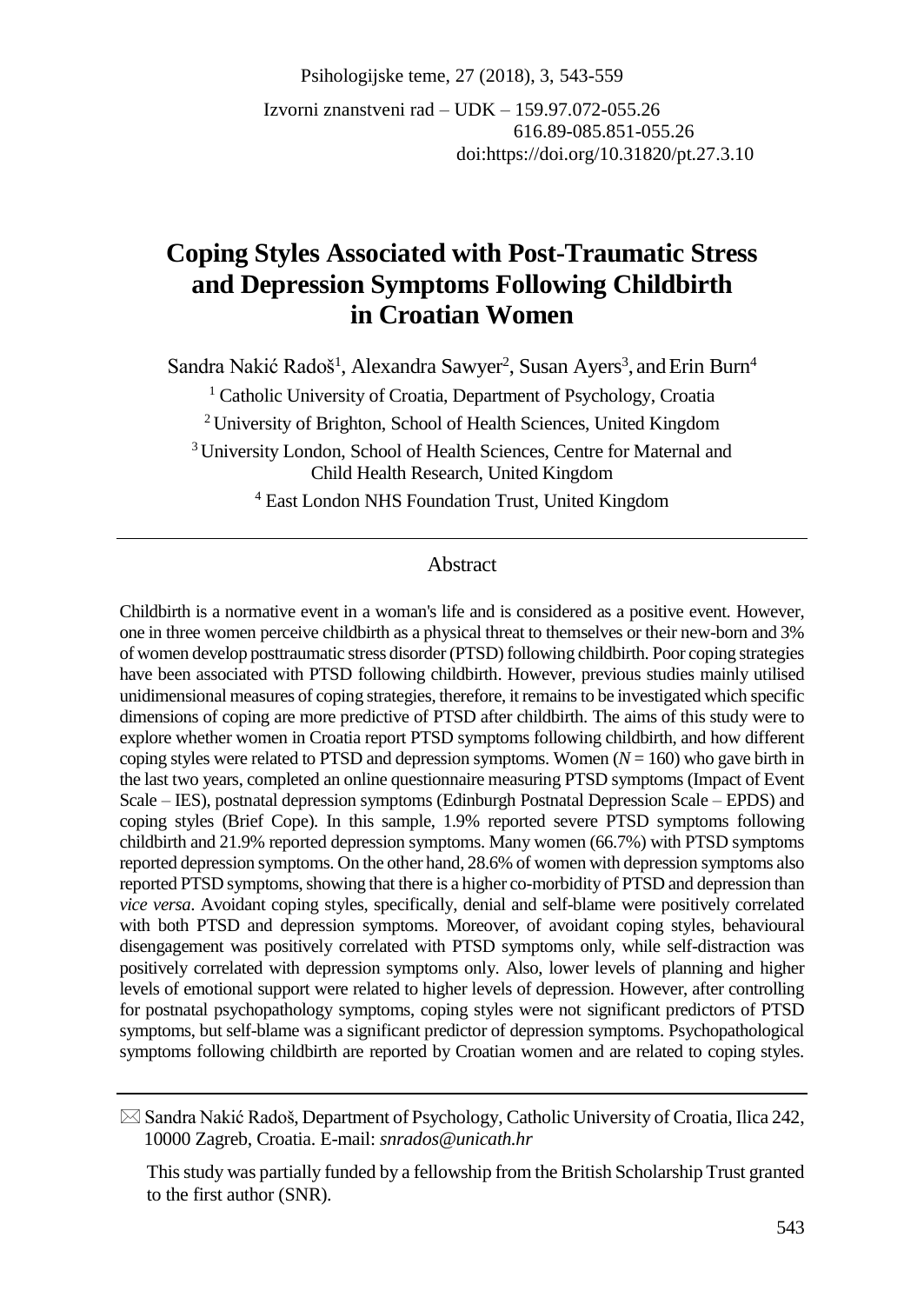The avoidant coping style, self-blame, is particularly associated with depression symptoms. Future studies should explore predictors of postpartum PTSD in Croatian women in more representative samples during pregnancy and with the follow-up after childbirth. Also, screening for postnatal psychopathological symptoms should be performed both for depression and PTSD symptoms.

*Keywords:* post traumatic stress disorder, PTSD, childbirth, depression, coping

### **Introduction**

Childbirth is considered a normative event in a woman's life and is a positive experience for many women. However, childbirth has an amount of inherent risk with maternal mortality occurring in 16 in every 100,000 births in developed regions of the world (World Health Organization [WHO], 2014). Approximately one-third of women perceive childbirth as a physical threat to themselves or their newborn (Boorman, Devilly, Gamble, Creedy, & Fenwick, 2013; Creedy, Shochet, & Horsfall, 2000; Czarnocka & Slade, 2000; Soet, Brack, & DiIorio, 2003). Exposure to actual or threatened death or serious injury is specified in DSM-5 Criterion A as necessary to precipitate the development of posttraumatic stress disorder (PTSD) (American Psychiatric Association, 2013). A recent meta-analysis showed that the prevalence rates of PTSD in the first year following childbirth were 3.1% in community samples and 15.7% in high-risk samples (Grekin & O'Hara, 2014).

Several risk factors for the development of PTSD following childbirth have been identified in a meta-analysis (Ayers, Bond, Bertullies, & Wijma, 2016). One of the factors most strongly associated with PTSD is depression. Other risk factors include fear of birth, trait anxiety (Czarnocka & Slade, 2000; Soet et al., 2003) and anxiety sensitivity (Verreault et al., 2012). During labour and birth risk factors include inadequate or low support from the staff (Creedy et al., 2000; Czarnocka & Slade, 2000), instrumental deliveries, emergency caesarean section (Creedy et al., 2000; Söderquist, Wijma, Thorbert, & Wijma, 2009), and lack of control (Andersen, Melvaer, Videbech, Lamont, & Joergensen, 2012; Denis, Parant, & Callahan, 2011; Olde, van der Hart, Kleber, & van Son, 2006; Tedstone & Tarrier, 2003).

A recent meta-analysis showed that poor coping strategies have also been associated with postnatal PTSD (Ayers et al., 2016). For example, poor coping with stress during pregnancy (Söderquist et al., 2009; Soet et al., 2003) and dissociation during labour (Olde et al., 2005) were identified as significant predictors of PTSD symptoms following childbirth. In a cognitive model of PTSD (Ehlers & Clark, 2000), dysfunctional coping styles have been highlighted as an individual vulnerability factor that can contribute to the adverse cognitive processing of a traumatic event and its sequelae, promoting persistent PTSD. First, negative appraisals of the traumatic experience and initial PTSD symptoms produce negative emotions, such as depression and anxiety, and foster the use of dysfunctional coping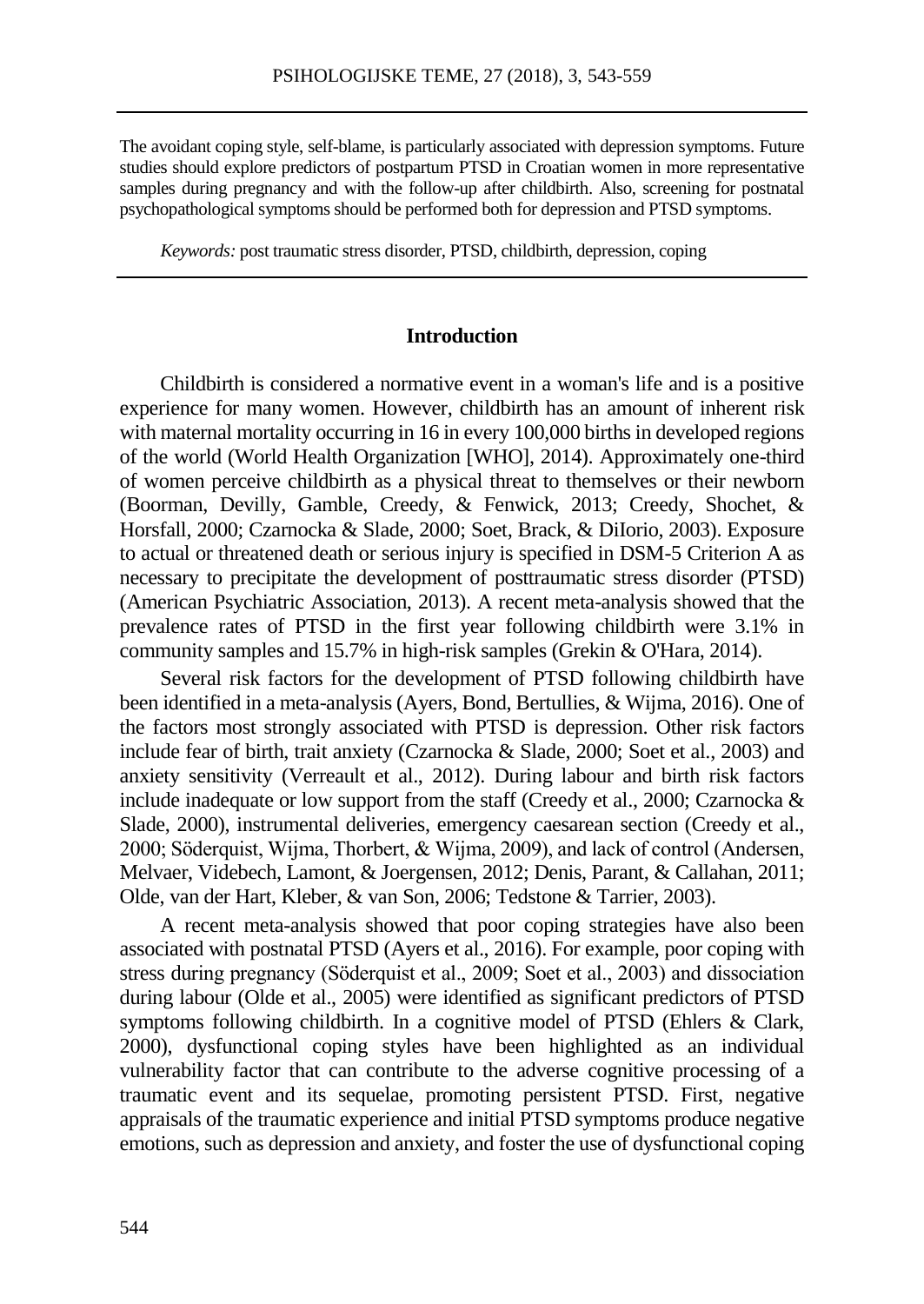styles, which in turn promote the maintenance of the PTSD symptoms (Ehlers  $\&$ Clark, 2000).

Coping can be categorised as problem-focused coping, which is oriented towards problem-solving, and emotion-focused coping, which is oriented towards diminishing emotional distress (Folkman & Lazarus, 1980 ). In addition, Endler and Parker (1990) proposed an avoidant coping strategy, which describes the avoidance of stressful situations via cognitive changes and different activities. Of these coping styles, avoidant coping has been found to be a significant predictor of PTSD symptoms in students who experienced a traumatic loss of a close person (Schnider, Elhai, & Gray, 2007). Previous studies that examined coping in PTSD following childbirth mainly utilised unidimensional measures of coping abilities (Söderquist et al., 2009; Soet et al., 2003). In a recent study of different coping dimensions and PTSD symptoms in parents of preterm and full-term new-borns (Ghorbani, Dolatian, Shams, Alavi-Majd, & Travakolian, 2014), parents of preterm new-borns reported more use of all types of coping strategies in comparison with parents of full-term newborns. However, it remains to be investigated which specific dimensions of coping are more important in PTSD after childbirth.

Every year about 40,000 women give birth in Croatia. All births are attended by a skilled health professional (World Health Organisation - WHO, 2013). A home birth or an elective caesarean section is not offered to women on demand. An increase in the caesarean section rate has been observed in the last decade (Rodin, 2017). The caesarean section rate is currently 23% and assisted vaginal birth rate is 1.4% (Rodin, 2017). The maternal mortality rate of 8 per 100 000 is somewhat lower than the average rate of 12 for countries in developed regions (World Health Organisation - WHO, 2015). Research on perinatal mental health in Croatia is still quite rare. Studies have mainly focused on anxiety during pregnancy, such as fear of childbirth or anxiety due to prenatal diagnostic procedures (Brajenović-Milić, Martinac Dorčić, Kuljanić, & Petrović, 2010; Jokić-Begić, Žigić, & Nakić Radoš, 2013; Nakić Radoš, Košec, & Gall, 2013; Nakić, Tadinac, & Herman, 2009) and postnatal depression (PND) (Čuržik & Jokić-Begić, 2012; Nakić Radoš, Tadinac, & Herman, 2016; Reić Ercegovac & Penezić, 2011). A recent study examined predictors of PTSD symptoms prospectively and showed that higher levels of symptoms immediately after childbirth were significant predictors for higher levels of PTSD symptoms two months after childbirth (Srkalović Imširagić, Begić, Šimičević, & Bajić, 2017). Another recent study compared post-traumatic growth after childbirth in Croatian and UK women (Sawyer, Nakić Radoš, Ayers, & Burn, 2015) and showed that one in three women reported a moderate level of growth. Moreover, growth was predicted by coping strategies, where higher levels of growth were predicted by higher levels of problem- and emotion-focused coping in UK women but the higher levels of avoidance in Croatian women. However, none of these studies examined PTSD symptoms in relation to coping. Given that there is a lack of data on specific dimensions of coping and their relation to PTSD, the aim of the current study was to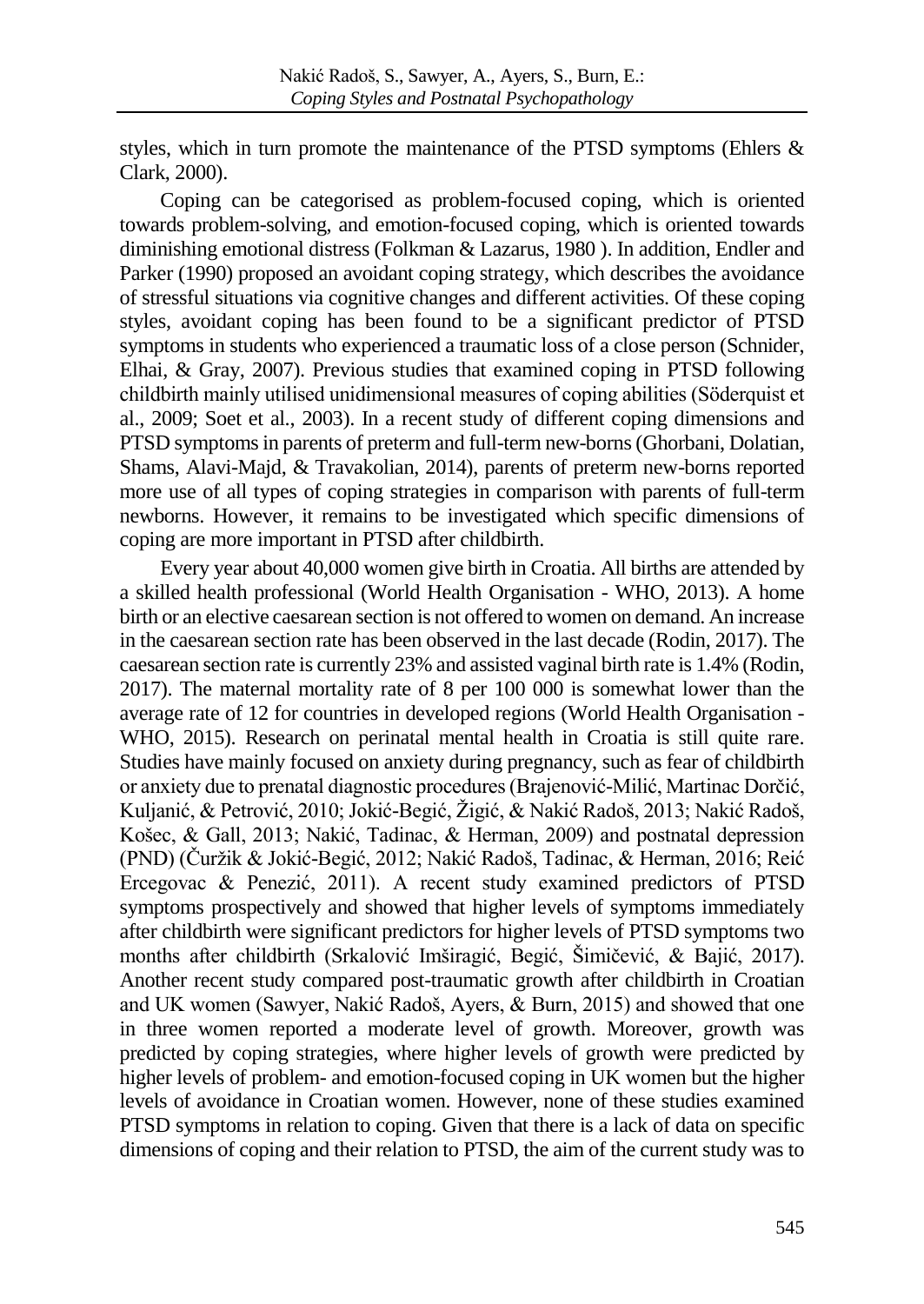examine the association between different coping styles and PTSD symptoms. Given the strong association between PTSD and depression, this study also aimed to examine coping in relation to depression. It is hypothesised that avoidant coping styles would be associated with higher levels of PTSD.

#### **Methods**

### **Participants**

A sample of 160 women was recruited through the internet and by word of mouth in Croatia. Women were eligible to participate if they were over 18 and had given birth within the last two years. Seventeen participants were excluded from the final analysis due to incomplete responses or time since birth being less than one month or over two years. The mean age of mothers was  $31.3$  years  $(SD = 4.2$ , range 22 - 41) and the average time since giving birth was 11 months  $(SD = 6.5, \text{ range } 1 -$ 24). All participants gave their informed consent prior to entering the study.

The sample characteristics are shown in Table 1. The majority of women were married, highly educated and employed. The majority were primiparous and had a normal vaginal delivery. Eighteen women (11.3%) stated that they had been diagnosed or treated for psychological problems since the baby was born. Only two women (1.3%) were currently taking medication for psychological problems.

Table 1.

|                        |                             | N   | $\%$ |
|------------------------|-----------------------------|-----|------|
| Marital status         | Married                     | 140 | 87.5 |
|                        | Living with partner         | 14  | 8.8  |
|                        | Single                      | 6   | 3.7  |
| <b>Education</b> level | Primary school              | 27  | 16.9 |
|                        | High school                 | 34  | 21.2 |
|                        | University                  | 99  | 61.9 |
| Employment             | yes                         | 136 | 85.0 |
|                        | no                          | 24  | 15.0 |
| Number of children     | One                         | 103 | 64.4 |
|                        | Two                         | 52  | 32.5 |
|                        | Three                       | 5   | 3.1  |
| <b>Birth</b>           | normal vaginal delivery     | 126 | 78.8 |
|                        | assisted delivery           | 5   | 3.1  |
|                        | emergency caesarean section | 23  | 14.4 |
|                        | planned caesarean section   | 6   | 3.8  |

| Main Demographics and Obstetric Variables of the Sample (N=160) |  |  |  |  |  |
|-----------------------------------------------------------------|--|--|--|--|--|
|-----------------------------------------------------------------|--|--|--|--|--|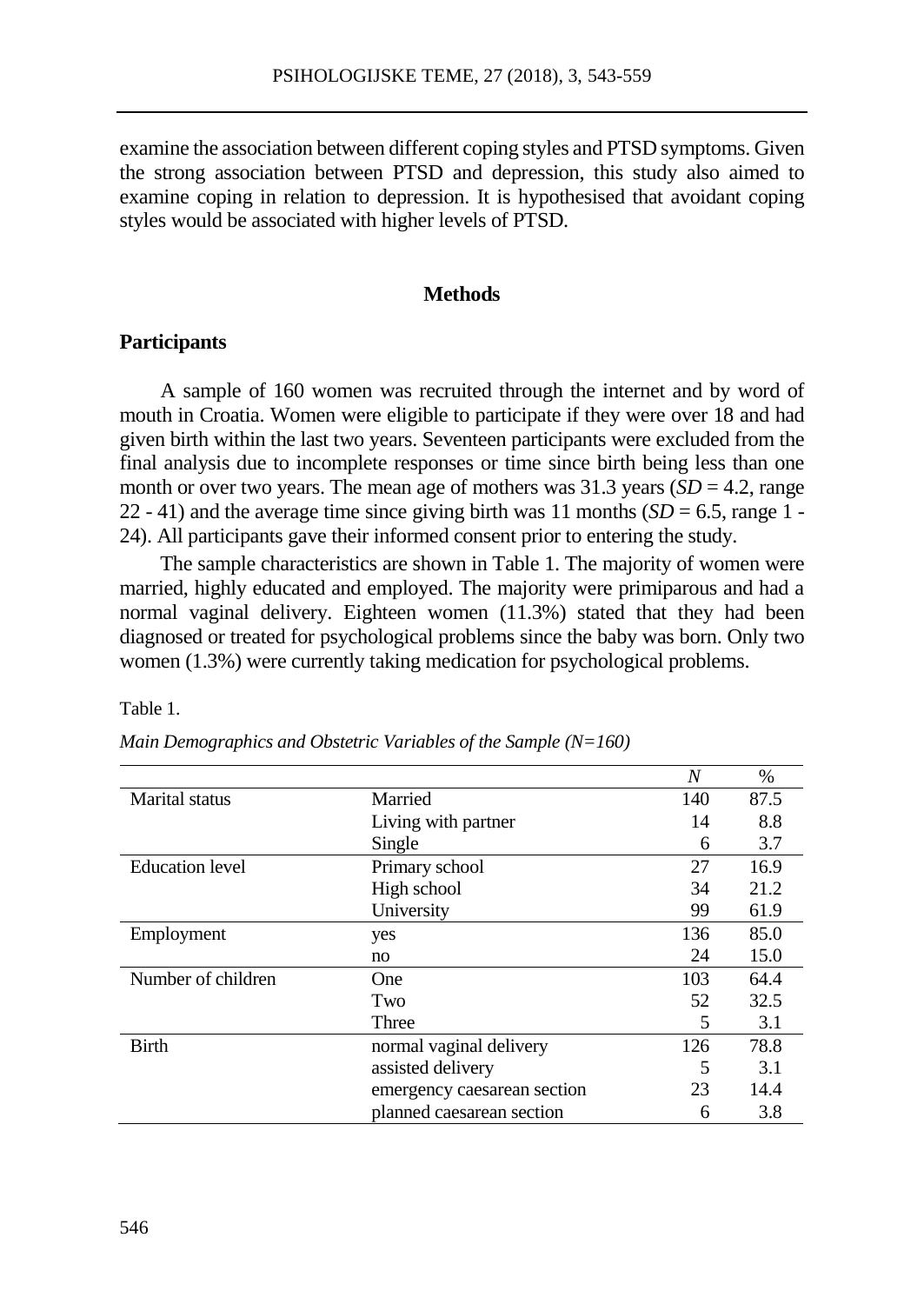# **Instruments**

*The Impact of Events Scale* (IES: Horowitz, Wilner, & Alvarez, 1979) is used to assess posttraumatic stress reactions in response to a severe or traumatic event(s). The IES has been recognised as a useful instrument in measuring traumatic stress following childbirth (Czarnocka & Slade, 2000; Lyons 1998a). Moreover, it has been documented to be a more satisfactory instrument to measure stress reactions following childbirth than its revised counterpart, the IES-R (Olde, Kleber, van der Hart, & Pop, 2006). The IES consists of 15 items measuring avoidance (8 items) and intrusion (7 items). The items are rated on a 4-point scale, ranging from 0 - 5 on the frequency that the items have been experienced as a result of childbirth, over the seven days prior to testing  $(0 = not at all, 1 = rarely, 3 = sometimes, 5 = often)$ . This yields a maximum score of 75. Scores are graded on a continuum, with scores under 15 classed as subclinical, 16 - 25 as minor, 26 - 44 as moderate and severe scores are classified as 45 and over (Corneil, Beaton, & Murphy, 1999). The overall reliability for the total inventory was high ( $\alpha = .86$ ), as was the internal consistency of the scales (intrusion,  $\alpha = .78$  and avoidance,  $\alpha = .82$ ). Furthermore, test-retest reliability was high at .87 (Horowitz et al., 1979). The scale has been previously translated and validated for use in a Croatian sample (Powell & Duraković-Belko, 2002; Ljubotina & Muslić, 2003). In this study the internal consistency was  $\alpha = .91$  for the total inventory, and  $\alpha = 0.85$  and  $\alpha = 0.84$  for avoidance and intrusion respectively, indicating high reliability.

*The Edinburgh Postnatal Depression Scale* (EPDS: Cox, Holden, & Sagovsky, 1987) is a ten-item inventory which is used to assess the prevalence of depression symptoms over the previous week. The items are rated on a 4-point scale ranging from 0 - 3, which yields a maximum score of 30, with greater scores signifying a greater level of depression symptoms. The overall reliability for the EPDS was high  $\alpha$  = .88 (Cox et al., 1987). In the present study, this is comparable at  $\alpha$  = .86. The EPDS has also been previously validated and successfully utilised within a Croatian sample where it was shown that the cut-off score of  $\geq$  9 had the optimal sensitivity and specificity (Nakić Radoš et al., 2013b).

*The Brief Cope* questionnaire (Carver, 1997) was used to ascertain the different types of coping strategies utilised in response to a stressful event. The scale consists of 28 items, which are subdivided into 14 scales measuring differing coping strategies. These were further subdivided into three coping categories according to Schnider et al. (2007). The coping strategies and their associative coping scales are as follows: Avoidant Coping (incorporating; self-distraction, denial, behavioural disengagement, self-blame and substance abuse), Problem-focused Coping (incorporating; active coping, planning, instrumental support, religion) and Emotionfocused Coping (incorporating; venting, positive reframing, humour, acceptance and emotional support). Ratings are completed on a 4-point scale ranging from 1 (*I haven't been doing this at all*) to 4 (*I've been doing this a lot*). Reliability of Approach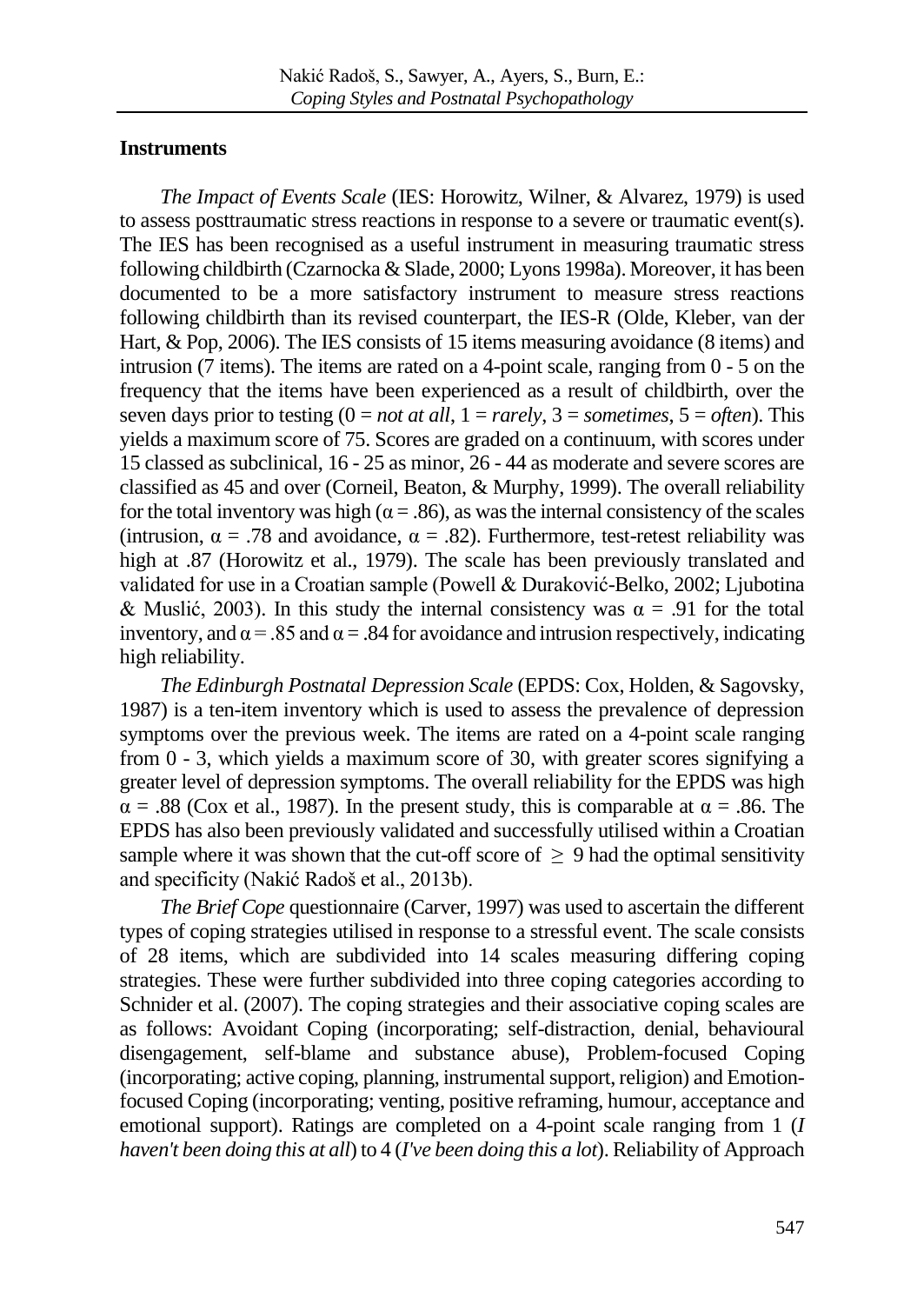Coping subscale was  $\alpha = .86$  and of Avoidant Coping subscale was  $\alpha = .75$ . The Brief Cope has also been verified in a Croatian sample, where a similar factor structure to the original inventory was observed (Hudek-Knežević, Kardum, & Vukmirović, 1999).

*Demographic and obstetric data.* This comprised of standard demographic questions such as age, marital status, education level, ethnicity, and religion, as well as obstetric questions such as parity, type of delivery, and number of months since the last baby was born. Information on previous and current psychological problems, and whether medication was being taken for current psychological problems, were also obtained.

## **Procedure**

This was a cross-sectional online questionnaire study. The study was conducted as part of a larger cross-cultural study in the UK and Croatia. The URL was posted on a Croatian website for parents (www.roda.hr), a social networking site (www.facebook.com), and was distributed through word of mouth.

Ethical approval for the larger study was obtained from the University of Sussex (UK) ethics committee. Participants were provided with information about the study and were ensured that their responses would be confidential, and they could withdraw from the study at any time. Questionnaire responses were entered automatically into a password-protected database.

#### **Statistical Analyses**

Data screening indicated that PTSD symptoms were positively skewed. Transformations did not normalise the data. However, skewness and kurtosis indices were below 3 and 10, respectively, as proposed by Kline (2005) to be considered as complying with the assumption of normality. Non-parametric statistics were used to test associations between the IES and other psychological measures (Spearman's correlation) and hierarchical regression analysis was performed on non-transformed data. A minimum of  $p < .05$  is set for statistical significance in all analyses.

#### **Results**

Descriptive statistics for PTSD and depression symptoms, and coping are presented in Table 2. The average values for PTSD and depression symptoms obtained in this sample are classified as subclinical. However, a wide range of scores was observed for PTSD symptoms and depression symptoms, whilst the full range of scores was observed for coping. Ten women (6.3%) had minor PTSD symptoms, 12 women (7.5%) had moderate PTSD symptoms, and 3 women (1.9%) had severe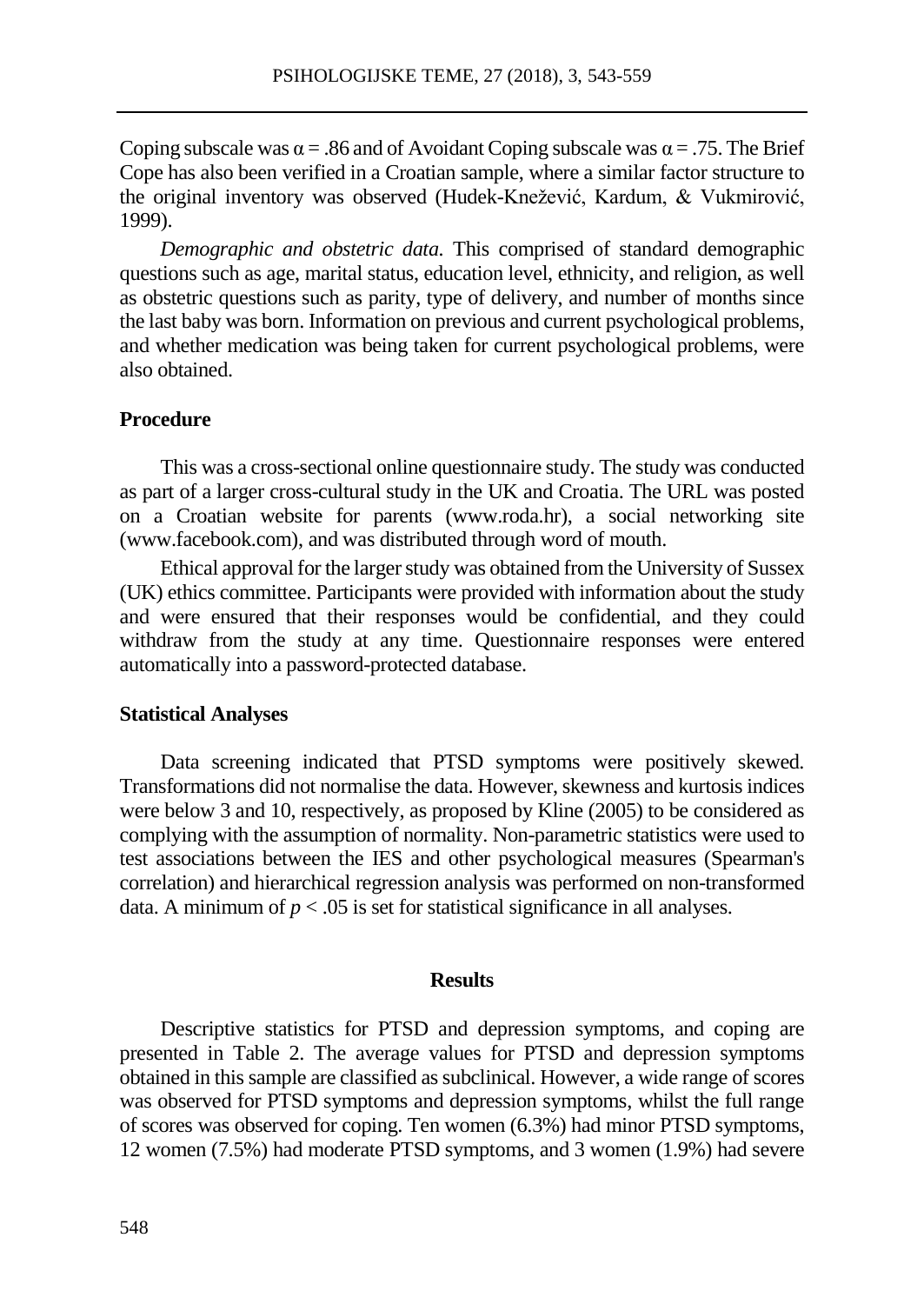PTSD symptoms following childbirth. Of women who had moderate and severe PTSD symptoms, 66.7% also had clinically significant symptoms of depression (EPDS score  $\geq$  9). On the other hand, 21.9% of all women had PND symptoms (35/160), out of which 28.6% had also present PTSD symptoms (10/35). In total, 25.0% women scored positive either for PTSD or PND symptoms ( $n = 40$ ).

## Table 2.

*Descriptives for PTSD and Depression Symptoms, and for COPE* 

|                            | $\boldsymbol{M}$ | <b>SD</b> | Median         | Range    | Theoretical<br>range |
|----------------------------|------------------|-----------|----------------|----------|----------------------|
| PTSD symptoms (IES)        |                  |           |                |          |                      |
| Avoidance                  | 2.93             | 5.52      | $\overline{0}$ | $0 - 30$ | $0 - 40$             |
| Intrusion                  | 4.42             | 6.11      | 1              | $0 - 27$ | $0 - 35$             |
| Total scale                | 7.35             | 10.95     | 3              | $0 - 57$ | $0 - 75$             |
| Depression symptoms (EPDS) | 5.96             | 4.72      | 5              | $0-25$   | $0 - 30$             |
| <b>COPE</b>                |                  |           |                |          |                      |
| Avoidant coping            | 18.14            | 4.35      | 18             | $10-40$  | $10-40$              |
| self-distraction           | 4.88             | 1.54      | 5              | $2 - 8$  | $2 - 8$              |
| denial                     | 2.98             | 1.23      | 2.5            | $2 - 8$  | $2 - 8$              |
| behavioural disengagement  | 3.43             | 1.39      | 3              | $2 - 8$  | $2 - 8$              |
| self-blame                 | 4.55             | 1.71      | 4              | $2 - 8$  | $2 - 8$              |
| substance use              | 2.31             | 0.83      | $\overline{2}$ | $2 - 8$  | $2 - 8$              |
| Problem-focused coping     | 22.11            | 4.29      | 22             | $9 - 32$ | $8 - 32$             |
| active coping              | 6.77             | 1.16      | 7              | $3 - 8$  | $2 - 8$              |
| planning                   | 6.79             | 1.42      | $\overline{7}$ | $2 - 8$  | $2 - 8$              |
| religion                   | 4.09             | 1.96      | 4              | $2 - 8$  | $2 - 8$              |
| instrumental support       | 5.73             | 1.72      | 6              | $2 - 8$  | $2 - 8$              |
| Emotion-focused coping     | 29.35            | 5.45      | 30             | $10-40$  | $10-40$              |
| venting                    | 6.14             | 1.47      | 6              | $2 - 8$  | $2 - 8$              |
| positive reframing         | 5.89             | 1.59      | 6              | $2 - 8$  | $2 - 8$              |
| humour                     | 5.34             | 1.86      | 6              | $2 - 8$  | $2 - 8$              |
| acceptance                 | 6.24             | 1.32      | 6              | $2 - 8$  | $2 - 8$              |
| emotional support          | 5.74             | 1.71      | 6              | $2 - 8$  | $2 - 8$              |

*Notes:* IES – Impact of Event Scale; EPDS - Edinburgh Postnatal Depression Scale

Analyses of demographic and obstetric variables, including time since giving birth, found no significant associations between these variables and postnatal psychopathology symptoms. Table 3 shows correlations between PTSD symptoms, depression symptoms, and coping strategies. Depression symptoms were positively correlated with PTSD symptoms. Avoidant coping strategies were positively correlated with PTSD symptoms. Specifically, more use of denial, behavioural disengagement, and self-blame as ways of coping were associated with higher levels of PTSD symptoms. Problem- and emotion-focused coping were not associated with PTSD symptoms. Avoidant coping strategies were also positively correlated with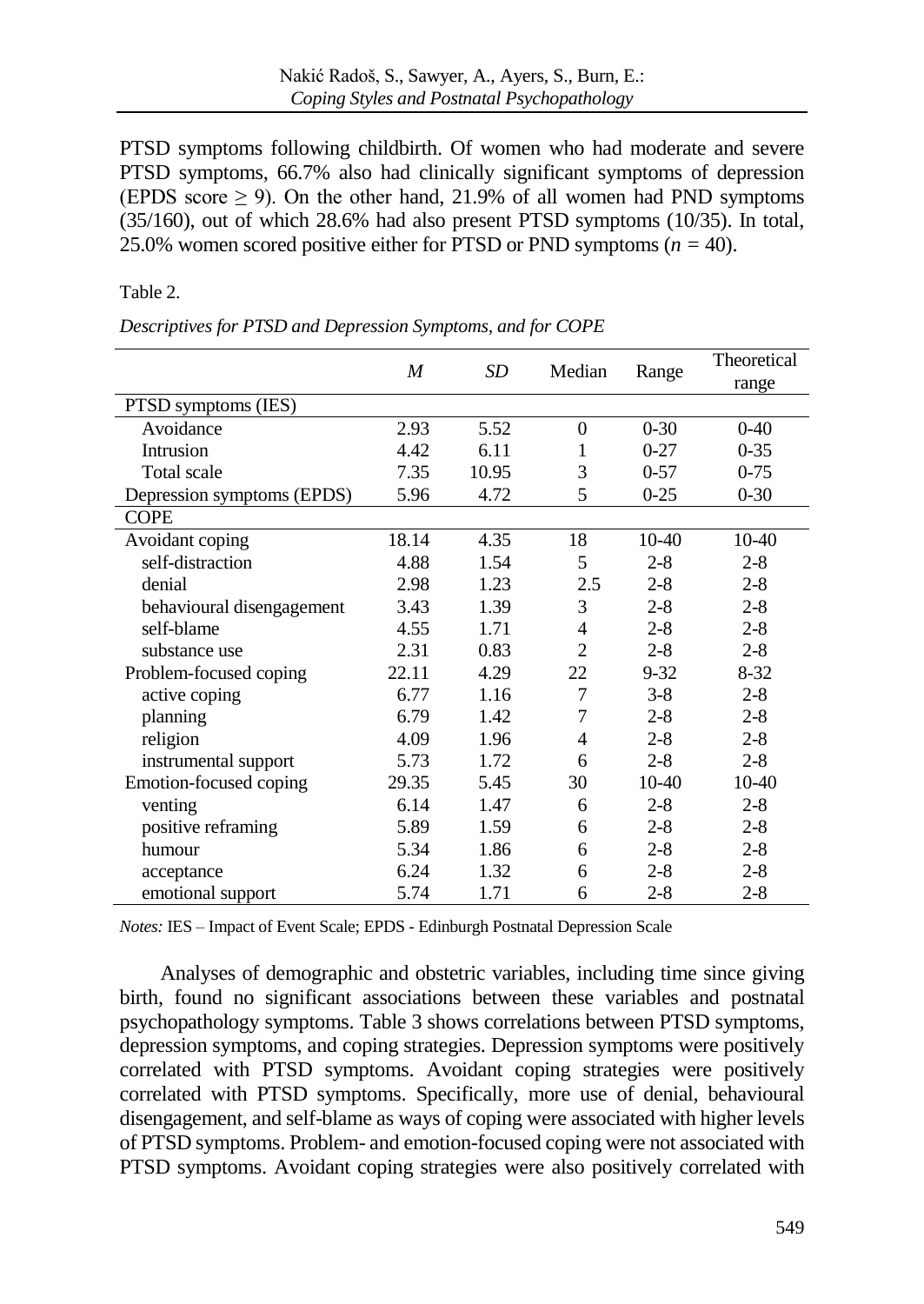depression symptoms. Specifically, higher levels of depression symptoms were related to higher levels of self-distraction, denial, and self-blame. Of problem- and emotion-focused coping, higher levels of depression symptoms were associated with lower level of planning and higher level of emotional support.

### Table 3.

|                                |           | <b>EPDS</b> |                     |          |
|--------------------------------|-----------|-------------|---------------------|----------|
|                                | Avoidance | Intrusion   | Total score         |          |
| Depression symptoms (EPDS)     | $.31***$  | $.40***$    | $.38***$            |          |
| <b>COPE</b>                    |           |             |                     |          |
| Avoidant coping (total)        | $.18*$    | $.20^*$     | $.21$ <sup>**</sup> | $.35***$ |
| self-distraction               | .08       | .04         | .07                 | $.22***$ |
| denial                         | .12       | $.19*$      | $.19*$              | $.23***$ |
| behavioural disengagement      | $.17*$    | $.17*$      | $.19*$              | .15      |
| self-blame                     | .15       | $.18*$      | $.17*$              | $.33***$ |
| substance use                  | .02       | .06         | .04                 | .06      |
| Problem-focused coping (total) | $-.03$    | .02         | $-.01$              | $-.01$   |
| active coping                  | $-.04$    | $-.10$      | $-.11$              | $-.06$   |
| planning                       | $-.10$    | $-.11$      | $-.11$              | $-.16*$  |
| religion                       | .00       | .13         | .10                 | .08      |
| instrumental support           | .05       | .07         | .05                 | .07      |
| Emotion-focused coping (total) | $-.09$    | $-.11$      | $-.11$              | $-12$    |
| venting                        | $-.00$    | $-.05$      | $-.04$              | .07      |
| positive reframing             | $-.07$    | $-.09$      | $-.10$              | $-.14$   |
| humour                         | $-.12$    | $-.12$      | $-.13$              | $-.18$   |
| acceptance                     | $-.11$    | $-.07$      | $-.08$              | $-.10$   |
| emotional support              | .13       | .10         | .11                 | $.22***$ |

*Spearman's Correlations between PTSD Symptoms (Measured by IES) and Depression Symptoms and Coping Strategies*

*Notes:* IES – Impact of Event Scale, EPDS – Edinburgh Postnatal Depression Scale  $p < .05$ ;  $p < .01$ .

Two hierarchical regression analyses were performed with PTSD and depression symptoms as criteria and coping as predictors (Table 4). In the first step postnatal psychopathology symptoms were controlled for (either depression or PTSD symptoms, respectively), which explained 19.2% of symptoms variance. In the second step, coping was entered. This explained only 0.5% of PTSD symptoms variance which was not significant. However, coping styles explained additional 11.5% of depression symptoms variance which was significant, and self-blame was identified as a significant predictor.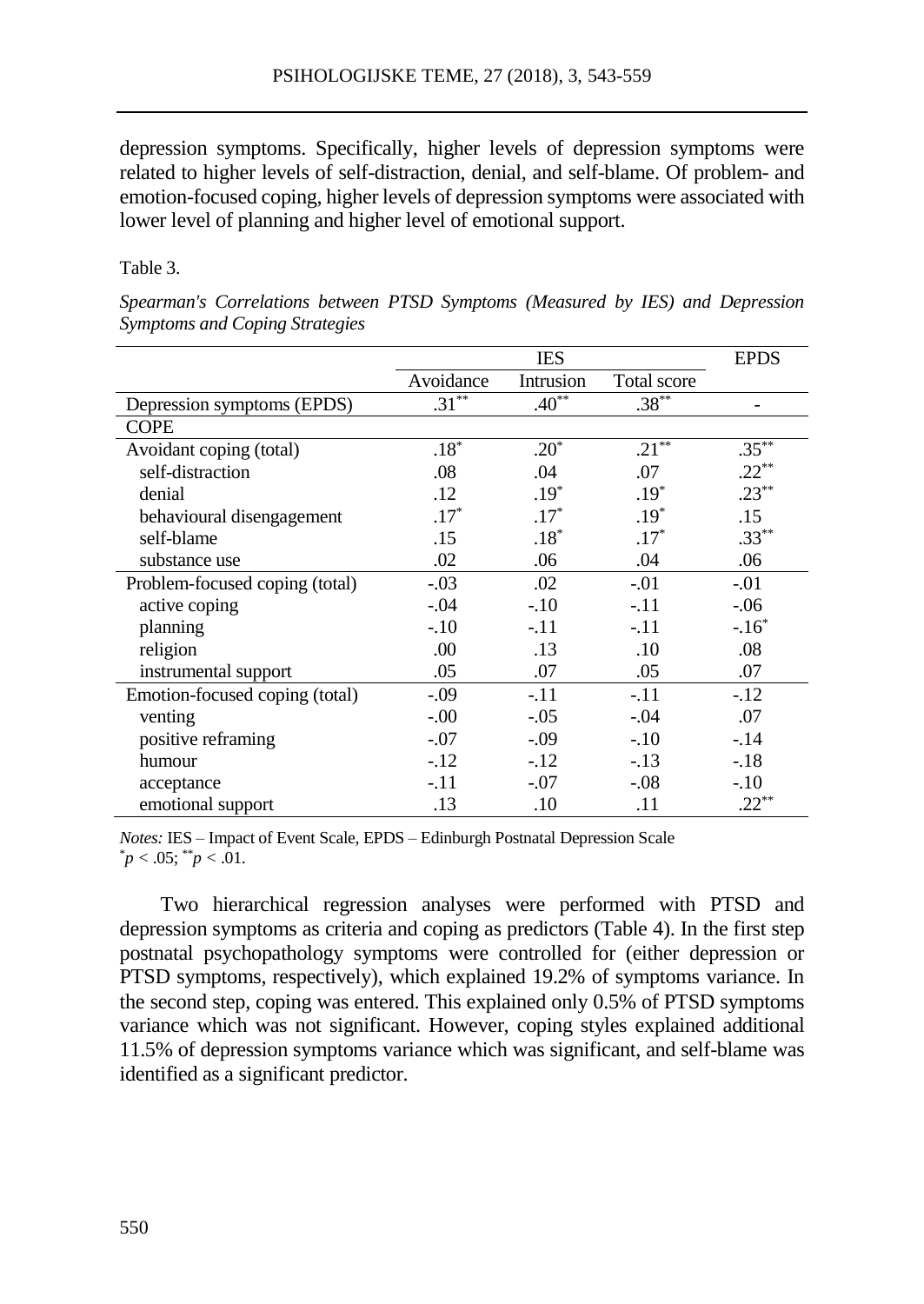|                                     | Criterion: IES     |      |          | Criterion: EPDS      |                           |      |          |  |
|-------------------------------------|--------------------|------|----------|----------------------|---------------------------|------|----------|--|
|                                     | h                  | SE b | ß        |                      | b                         | SE b | ß        |  |
| Step 1                              |                    |      |          | Step 1               |                           |      |          |  |
| Constant                            | 1.27               | 1.24 |          | Constant             | 4.55                      | 0.41 |          |  |
| <b>EPDS</b>                         | 1.00               | 0.16 | $.44***$ | <b>IES</b>           | 0.19                      | 0.03 | $.44***$ |  |
|                                     | $R^2 = .192^{***}$ |      |          |                      | $R^2 = .192***$           |      |          |  |
| Step 2                              |                    |      |          | Step 2               |                           |      |          |  |
| Constant                            | $-0.74$            | 2.75 |          | Constant             | 0.98                      | 1.89 |          |  |
| <b>EPDS</b>                         | 0.96               | 0.18 | $.42***$ | <b>IES</b>           | 0.15                      | 0.03 | $.35***$ |  |
| Denial                              | 0.17               | 0.74 | .02      | Denial               | 0.48                      | 0.27 | .12      |  |
| Self-blame                          | 0.01               | 0.52 | .00      | Self-blame           | 0.73                      | 0.21 | $.26***$ |  |
| <b>Behavioural</b><br>disengagement | 0.49               | 0.68 | .06      | Self-<br>distraction | 0.12                      | 0.23 | .04      |  |
|                                     |                    |      |          | Planning             | $-0.35$                   | 0.24 | $-.11$   |  |
|                                     |                    |      |          | Emotional<br>support | 0.16                      | 0.22 | .06      |  |
| $\Delta R^2 = .005$                 |                    |      |          |                      | $\Delta R^2 = .115^{***}$ |      |          |  |
| $R^2 = .197***$                     |                    |      |          |                      | $R^2 = .307***$           |      |          |  |

*Prediction of PTSD Symptoms and Depression Symptoms*

Table 4.

*Notes:* IES – Impact of Event Scale; EPDS – Edinburgh Postnatal Depression Scale  $p < .05$ ;  $\binom{p}{2} < .01$ ;  $\binom{p}{2} < .001$ .

#### **Discussion**

To the authors' knowledge, this is the first study to explore how specific coping styles are related to PTSD and depression symptoms following childbirth. In this sample, 1.9% of women had severe PTSD symptoms. Also, high comorbidity of PTSD and PND symptoms was established and avoidant coping styles were found to correlate with postnatal psychopathology symptoms.

Although the current study focused on symptoms and not a diagnosis of PTSD, the prevalence of 1.9% of women with severe PTSD symptoms is consistent with prevalence rates found during the first postnatal year in other studies (Alcorn, O'Donovan, Patrick, Creedy, & Devilly, 2010; Denis et al., 2011; White, Matthey, Boyd, & Barnett, 2006). The results of the current study contribute to a growing body of literature showing that PTSD symptoms are often comorbid with PND symptoms (Alcorn et al., 2010; Denis et al., 2011; Iles, Slade, & Spiby, 2011; Lyons, 1998a; Maggioni, Margola, & Filippi, 2006). In this sample, more women with PTSD symptoms also had PND symptoms, whereas there were fewer women who had PND symptoms who also had PTSD symptoms. Specifically, less than a third of women with PND symptoms also had PTSD symptoms (28.6%), while two-thirds of women with PTSD symptoms also had clinically significant PND symptoms (66.7%). The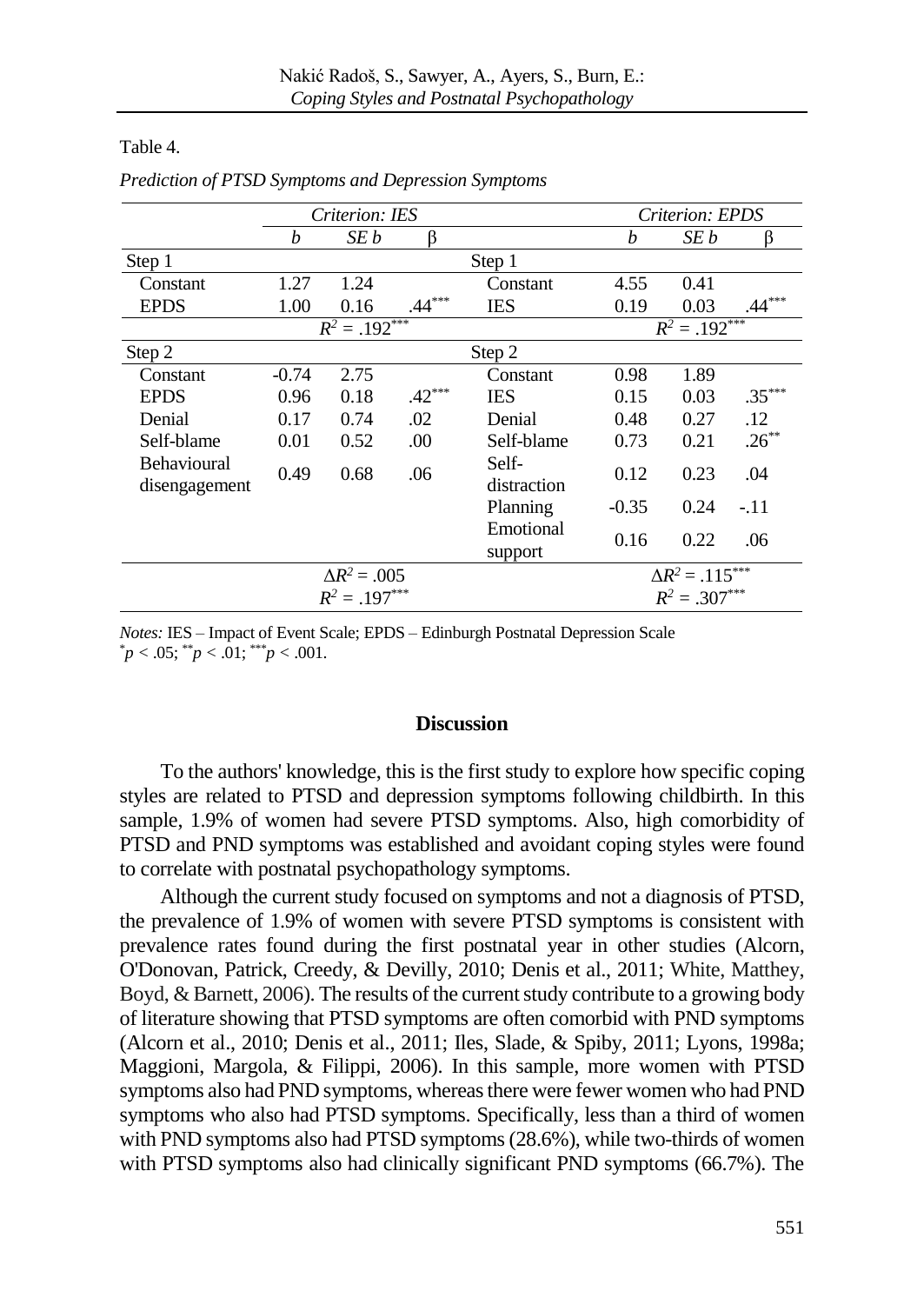high percentage of PTSD women with PND symptoms is consistent with previous studies (Parfitt & Ayers, 2009; White et al., 2006). It may be that depression was present before the traumatic event and consequently intensifies PTSD symptoms; or that depression is linked with the event itself; or is a sequela of unresolved PTSD symptoms (Lyons, 1998b).

In the current study PTSD symptoms correlated with avoidant coping, but not with problem- or emotion-focused coping styles. Of avoidant coping styles, PTSD symptoms were significantly related to denial, behavioural disengagement, and selfblame. These findings are consistent with previous research which show that dysfunctional coping strategies are strongly associated with PTSD symptoms in parturient women (Söderquist et al., 2009; Soet et al., 2003), soldiers (Solomon, Mikulincer, & Avizur, 1988), and people with myocardial infarction (Ayers, Copland, & Dunmore, 2009a). It has been established that avoidant coping, but not emotional- and problem-focused coping, correlated with PTSD symptoms in soldiers surviving an avalanche (Johnsen, Eid, Laberg, & Thayer, 2002). The current study found that the three avoidant coping strategies of denial, behavioural disengagement, and self-blame were related to PTSD symptoms, which is not surprising as these styles are consistent with PTSD avoidance symptoms. Avoidant coping strategies are thought to impede the processing and habituation of the trauma memory (Pineles et al., 2011). In comparison, substance misuse was not related to PTSD symptoms, which might be due to the low frequency of as substance misuse as a form of coping in this sample of postnatal women. However, the findings of the current study suggest avoidant coping is not important once depression symptoms are taken into account. It is not clear why this is the case, however, it is possible that there is also some overlap between avoidant coping strategies, such as behavioural disengagement, and symptoms of depression.

On the other hand, depression symptoms were related to avoidant coping, emotional support, and lower levels of planning. Of avoidant coping styles, selfblame was a significant predictor of depression symptoms (even after PTSD symptoms were controlled for). This is consistent with previous studies. A recent longitudinal study showed that self-blame, along with other avoidant coping styles, such as self-distraction and substance use, was a significant predictor of PND 8 months after childbirth (Gutiérrez-Zotes et al., 2016). Women who use avoidance coping have 5 times higher risk for probable PND (Honey, Bennett, & Morgan, 2003). Distancing and escape-avoidance were both related to higher PND symptoms (Faisal-Cury, Tedesco, Kahhale, Menezes, & Zugaib, 2004; Vedovvi, Kenny, Gibson, Bowen, & Starte, 2001); and immature defence style, which is a maladaptive coping style, was a predictor of depression symptoms even one year after childbirth (McMahon, Barnett, Kowalenko, & Tennant, 2005). All these coping styles can prevent a person from dealing with the problem, which may foster or enhance depression symptoms.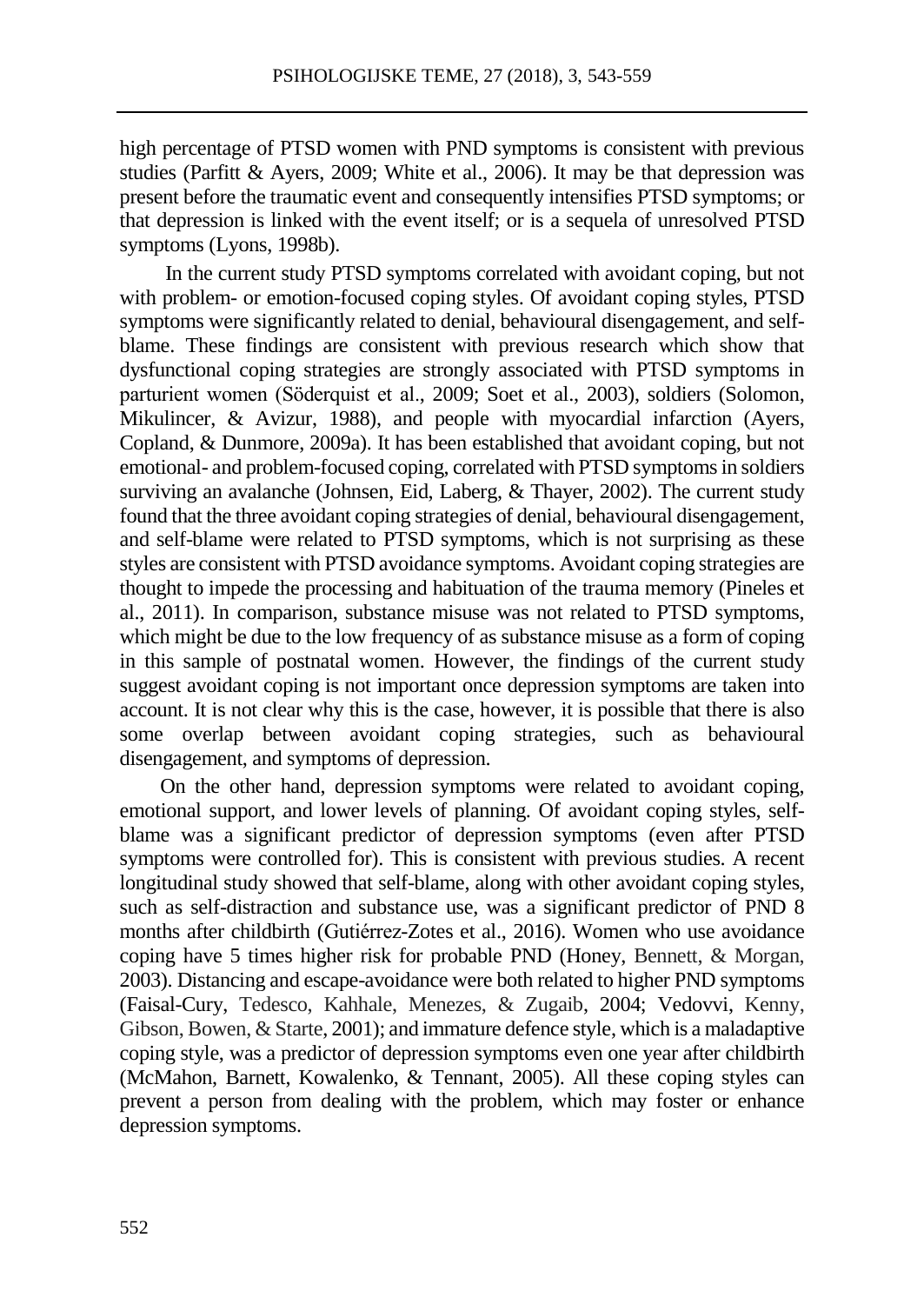A number of limitations should be considered when interpreting the results from this study. A cross-sectional design was employed, which restricts causal inferences regarding the relationship between PTSD, PND, and coping. Longitudinal studies are needed to explore the temporal course of these variables. Recruitment of women during pregnancy would also allow the measurement of psychological problems before childbirth. The sample was also recruited via the Internet. Although time since giving birth was not related to the PTSD symptoms, confounding effects of memory bias cannot be excluded. Compared to the general population of parturient women in Croatia (Rodin, 2017), more women from the current study were primiparous and highly educated. Also, women who had an assisted vaginal delivery were overrepresented. Therefore, caution should be taken in generalising these results to the larger population. Notwithstanding, this is the first study to examine coping in relation to psychopathology symptoms following childbirth in Croatia.

Future research is needed to extend these findings. Specifically, studies should assess PTSD at several time points over the first postnatal year using a structured clinical interview as a gold standard. Also, more representative samples should be employed. Fathers should also be included in future studies. Previous research has shown that PTSD symptoms are highly correlated within couples (Ayers, Wright, & Wells, 2007; Iles et al., 2011), and that a partner's acute stress reaction immediately after childbirth may be predictive of woman's PTSD symptoms at six and 12 weeks postnatal (Iles et al., 2011). Therefore, it is important to look at dyadic relations between mothers and fathers and provide interventions to the couple as a family unit. Finally, the majority of studies on postnatal mental health have focused on negative outcomes. However, positive psychological outcomes after childbirth have also been reported, such as psychological growth after traumatic events. For example, third of parturient women in Croatia and up to a half of parturient women in the UK experienced at least moderate growth after childbirth (Sawyer, Ayers, Young, Bradley, & Smith, 2012; Sawyer et al., 2015). Therefore, future studies should measure both negative and positive psychological outcomes after childbirth.

### **Conclusions**

Despite the online sampling and cross-sectional design, the rate of PTSD symptoms following childbirth in Croatian mothers in our sample is consistent with the previous literature, with 23.1% of women fulfilling Criterion A for PTSD and 1.9% of women with severe PTSD symptoms. Avoidant coping styles were found to correlate with both PTSD and PND symptoms. Future studies are needed in order to encompass a more representative sample of women and to specify important predictors of PTSD following childbirth in Croatian women. Since PTSD can have detrimental consequences, including a negative impact on the parent-baby bond (Parfitt & Ayers, 2009), healthcare professionals need to be aware of the potential of PTSD following birth. Screening for postnatal psychopathological symptoms should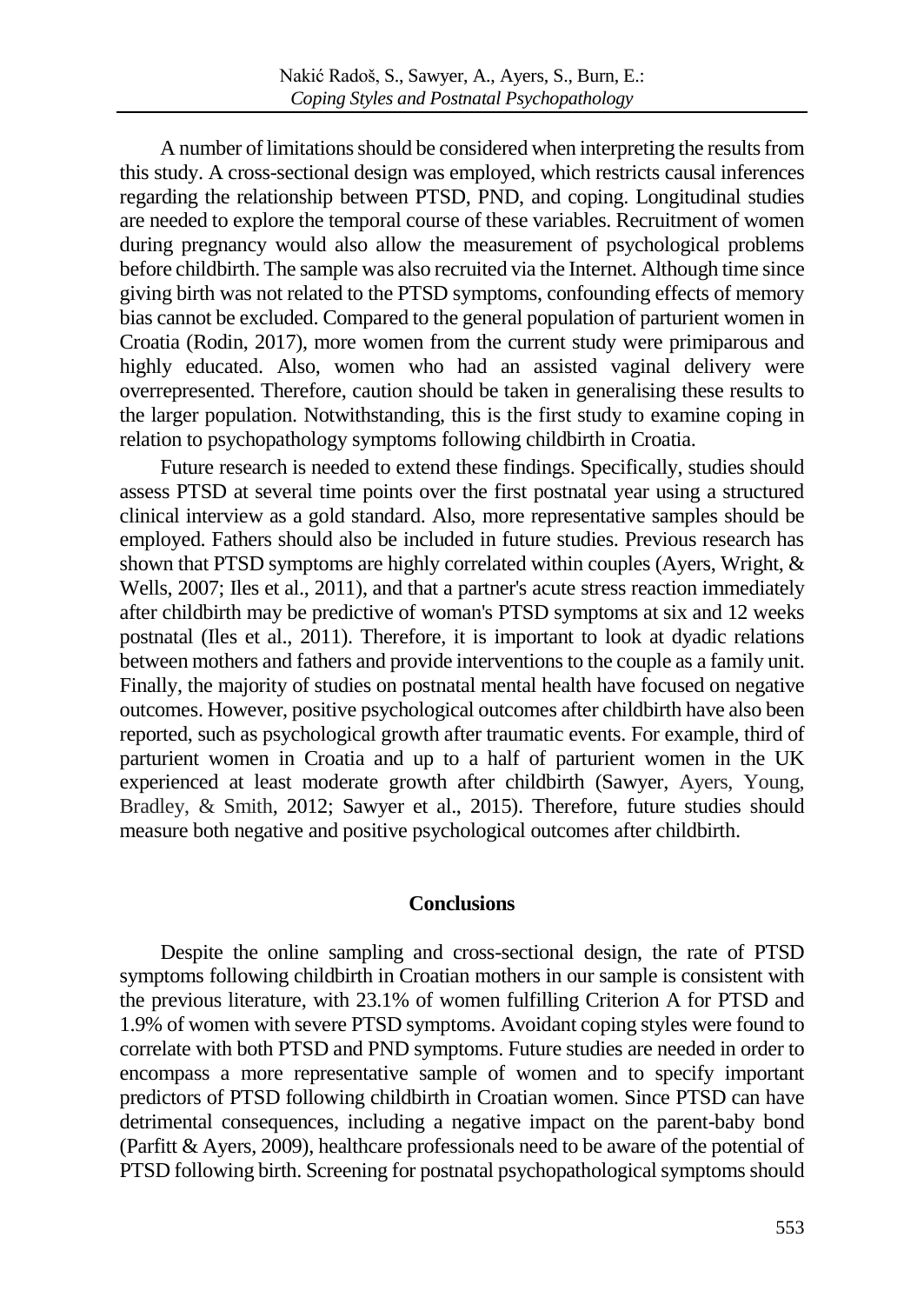be performed both for PND and PTSD symptoms, especially because there are women with PTSD symptoms who are not depressed, which could be missed otherwise. Screening for PTSD symptoms could be performed one month after childbirth in order to identify mothers who need an additional referral to mental health care practitioners (Lyons, 1998b).

## **References**

- Alcorn, K. L., O'Donovan, A., Patrick, J. C., Creedy, D., & Devilly, G. J. (2010). A prospective longitudinal study of the prevalence of post-traumatic stress disorder resulting from childbirth events. *Psychological Medicine, 40*(11), 1849-1859.
- American Psychiatric Association. (2013). *Diagnostic and statistical manual of mental disorders* (5th ed.). Arlington, VA: American Psychiatric Association.
- Andersen, L. B., Melvaer, L. B., Videbech, P., Lamont, R. F., & Joergensen, J. S. (2012). Risk factors for developing post-traumatic stress disorder following childbirth: A systematic review. *Acta Obstetricia et Gynecologica Scandinavica, 91*(11), 1261-1272.
- Ayers, S., Bond, R., Bertullies, S., & Wijma, K. (2016). The aetiology of post-traumatic stress following childbirth: A meta-analysis and theoretical framework. *Psychological Medicine*, *46*(6), 1121-1134.
- Ayers, S., Copland, C., & Dunmore, E. (2009a). A preliminary study of negative appraisals and dysfunctional coping associated with post-traumatic stress disorder symptoms following myocardial infarction. *British Journal of Health Psychology, 14*(3), 459-471.
- Ayers, S., Wright, D. B., & Wells, N. (2007). Symptoms of post-traumatic stress disorder in couples after birth: Association with the couple's relationship and parent-baby bond. *Journal of Reproductive and Infant Psychology, 25*(1), 40-50.
- Boorman, R. J., Devilly, G. J., Gamble, J., Creedy, D. K., & Fenwick, J. (2013). Childbirth and criteria for traumatic events. *Midwifery*, *30*(2), 255-261.
- Brajenović-Milić, B., Martinac Dorčić, T., Kuljanić, K., & Petrović, O. (2010). Stress and anxiety in relation to amniocentesis: Do women who perceive their partners to be more involved in pregnancy feel less stressed and anxious? *Croatian Medical Journal, 51*, 137-143.
- Carver, C. (1997). You want to measure coping but your protocol's too long: Consider the Brief Cope. *International Journal of Behavioral Medicine, 4*, 92-100.
- Corneil, W., Beaton, R., & Murphy, S. (1999). Exposure to traumatic incidents and prevalence of posttraumatic stress symptomatology in urban firefighters in two countries. *Journal of Occupational Health Psychology, 4*(2), 131-141.
- Cox, J. L., Holden, J. M, & Sagovsky, R. (1987). Detection of postnatal depression: Development of the 10-item Ediburgh Postnatal Depression Scale. *British Journal of Psychiatry, 150*, 782-786.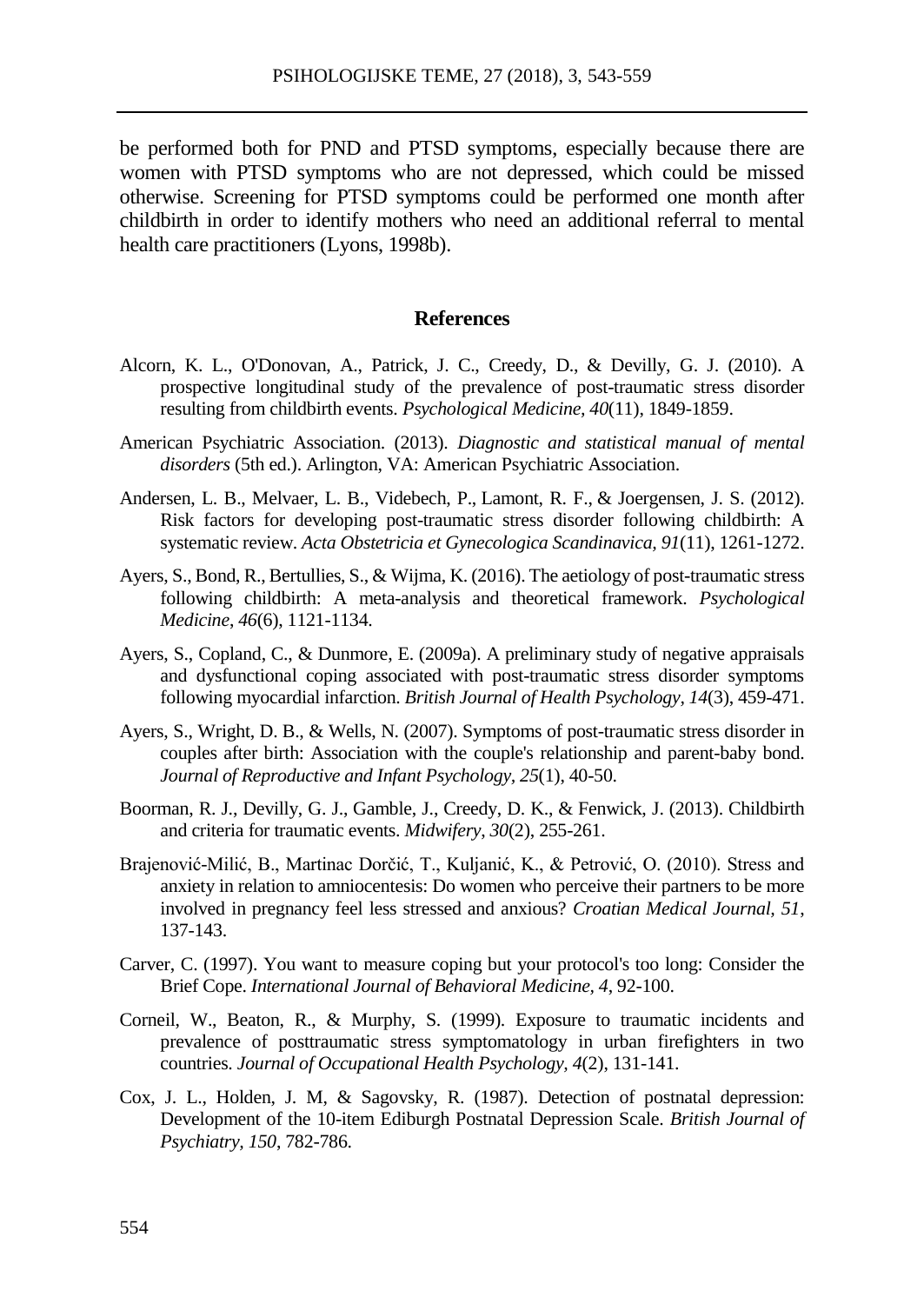- Creedy, D. K., Shochet, I. M., & Horsfall, J. (2000). Childbirth and the development of acute trauma symptoms: Incidence and contributing factors. *Birth, 27*(2), 104-111.
- Czarnocka, J., & Slade, P. (2000). Prevalence and predictors of post-traumatic stress symptoms following childbirth. *British Journal of Clinical Psychology, 39*, 35-51.
- Čuržik, D., & Jokić-Begić, N. (2012). The utility of BDI-II in assessment of pre- and postpartum depression symptoms and their relation to labor pain. *Psychiatria Danubina, 24*(2), 167-174.
- Denis, A., Parant, O., & Callahan, S. (2011). Post-traumatic stress disorder related to birth: A prospective longitudinal study in a French population. *Journal of Reproductive and Infant Psychology, 29*(2), 125-135.
- Ehlers, A., & Clark, D. M. (2000). A cognitive model of posttraumatic stress disorder. *Behaviour Research and Therapy, 38*, 319-345.
- Endler, N. S., & Parker, J. D. A. (1990). Multidimensional assessment of coping: A critical evaluation. *Journal of Personality and Social Psychology, 58,* 844-854.
- Faisal-Cury, A., Tedesco, J. J. A., Kahhale, S., Menezes, P. R., & Zugaib, M. (2004). Postpartum depression: In relation to life events and patterns of coping. *Archives of Women's Mental Health*, *7*(2), 123-131.
- Folkman, S., & Lazarus, R. (1980). An analysis of coping in a middle-aged community sample. *Journal of Health and Social Behavior, 21,* 219-239.
- Ghorbani, M., Dolatian, M., Shams, J., Alavi-Majd, H., & Travakolian, S. (2014). Factors associated with posttraumatic stress disorder and its coping styles in parents of preterm and full-term infants. *Global Journal of Health Science, 6*(3), 65-73.
- Grekin, R., & O'Hara, M. W. (2014). Prevalence and risk factors of postpartum posttraumatic stress disorder: A meta-analysis. *Clinical Psychology Review*, *34*(5), 389-401.
- Gutiérrez-Zotes, A., Labad, J., Martín-Santos, R., García-Esteve, L., Gelabert, E., Jover, M., ... Gratacós, M. (2016). Coping strategies for postpartum depression: A multi-centric study of 1626 women. *Archives of Women's Mental Health*, *19*(3), 455-461.
- Honey, K. L., Bennett, P., & Morgan, M. (2003). Predicting postnatal depression. *Journal of Affective Disorders*, *76*(1), 201-210.
- Horowitz, M., Wilner, N., & Alvarez, W. (1979). Impact of Event Scale: A measure of subjective stress. *Psychosomatic Medicine, 41*(3), 209-218.
- Hudek-Knežević, J., Kardum, I., & Vukmirović, Z. (1999). The structure of coping styles: A comparative study Croatian sample. *European Journal of Personality, 13*, 149-161.
- Iles, J., Slade, P., & Spiby, H. (2011). Posttraumatic stress symptoms and postpartum depression in couples after childbirth: The role of partner support and attachment. *Journal of Anxiety Disorders, 25,* 520-530.
- Johnsen, B. H., Eid, J., Laberg, J. C., & Thayer, J. F. (2002). The effect of sensitization and coping style on post-traumatic stress symptoms and quality of life: Two longitudinal studies. *Scandinavian Journal of Psychology, 43,* 181-188.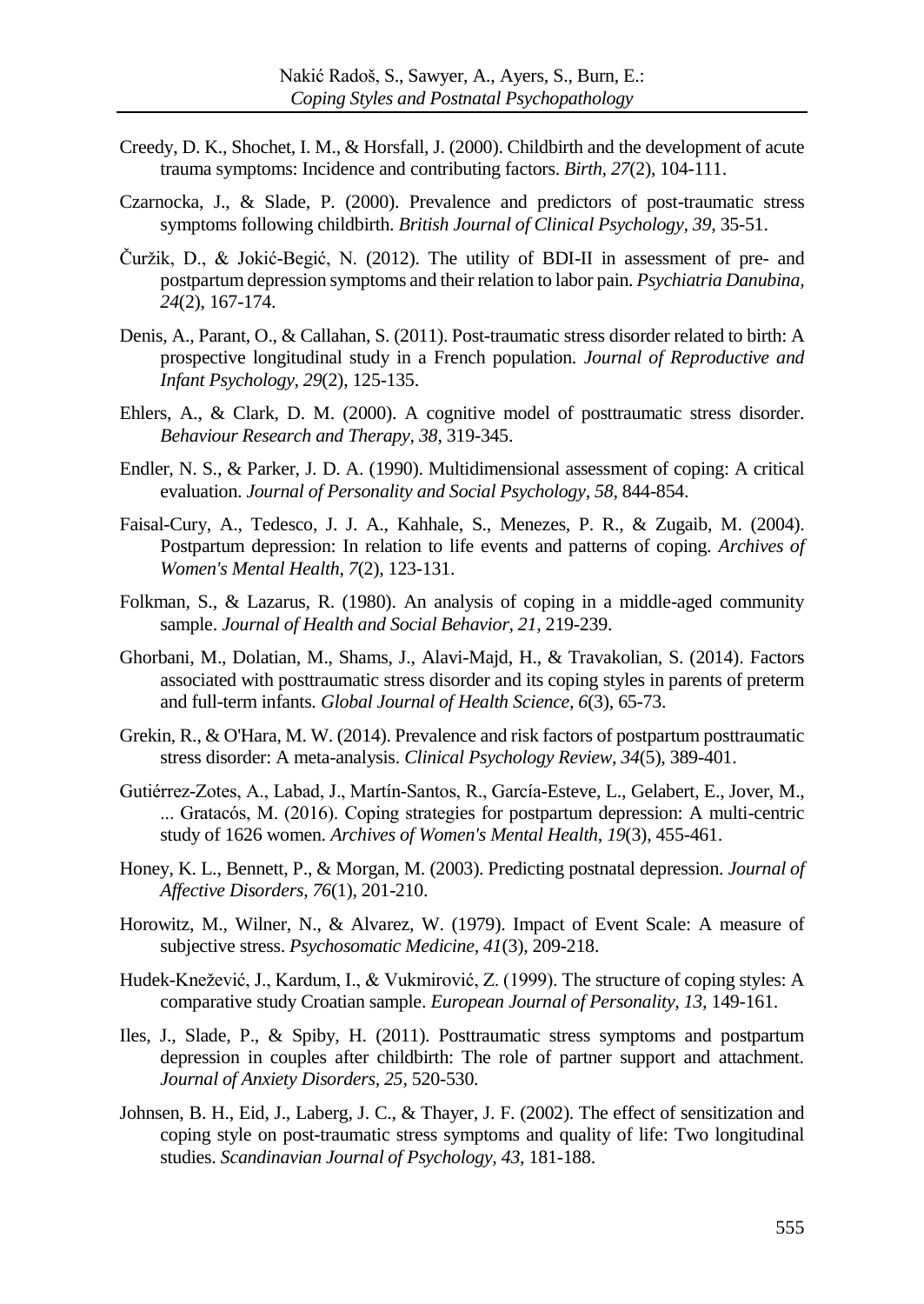- Jokić-Begić, N., Žigić, L., & Nakić Radoš, S. (2013). Anxiety and anxiety sensitivity as predictors of fear of childbirth: Different patterns for nulliparous and parous women. *Journal of Psychosomatic Obstetrics & Gynecology, 35*(1), 22-28*.*
- Kline, R. B. (2005). *Principles and practice of structural equation modeling (2nd ed.)*. New York: Guilford.
- Ljubotina, D., & Muslić, Lj. (2003). Convergent validity of four instruments measuring posttraumatic stress disorder. *Review of Psychology, 10*(1), 11-21.
- Lyons, S. (1998a). A prospective study of posttraumatic stress symptoms 1 month following childbirth. *Journal of Reproductive and Infant Psychology, 16,* 91-105.
- Lyons, S. (1998b). Post-traumatic stress disorder following childbirth: Causes, prevention and treatment. In S. Clement (Ed.), *Psychological perspectives on pregnancy and childbirth* (pp. 123-143). Edinburgh, UK: Churchill Livingstone.
- Maggioni, C., Margola, D., & Filippi, F. (2006). PTSD, risk factors, and expectations among women having a baby: A two-wave longitudinal study. *Journal of Psychosomatic Obstetrics & Gynecology, 27*(2), 81-90.
- McMahon, C., Barnett, B., Kowalenko, N., & Tennant, C. (2005). Psychological factors associated with persistent postnatal depression: past and current relationships, defence styles and the mediating role of insecure attachment style. *Journal of Affective Disorders*, *84*(1), 15-24.
- Nakić, S., Tadinac, M., & Herman, R. (2009). Uloga percipiranog stresa i stilova suočavanja u nastanku predporođajne anksioznosti [The role of perceived stress and coping styles in development of prenatal anxiety]. *Klinička psihologija, 2*(1-2), 7-21.
- Nakić Radoš, S., Košec, V., & Gall, V. (2013a). Psychological effects of prenatal diagnostics: Maternal anxiety before and after the procedures. *Prenatal Diagnosis, 33*(12), 1194- 1200.
- Nakić Radoš, S., Tadinac, M., & Herman, R. (2013b). Screening for postpartum depression with the Croatian version of the Edinburgh Postnatal Depression Scale. *Suvremena psihologija, 16*(2), 203-218.
- Nakić Radoš, S., Herman, R., & Tadinac, M. (2016). Is the predictability of new-onset postpartum depression better during pregnancy or in the early postpartum period? A prospective study in Croatian women. *Health Care for Women International*, *37*(1), 23- 44.
- Olde, E., Kleber, R., van der Hart, O., & Pop, V. (2006a). Childbirth and posttraumatic stress responses: A validation study of The Dutch Impact of Event Scale - Revised. *European Journal of Psychological Assessment*, *22*, 259-267.
- Olde, E., van der Hart, O., Kleber, R., & van Son, M. (2006b). Posttraumatic stress following childbirth: A review. *Clinical Psychology Review, 26*(1), 1-16.
- Olde, E., van der Hart, O., Kleber, R. J., van Son, M., Wijnen, H. A. A., & Pop, V. J. M. (2005). Peritraumatic dissociation and emotions as predictors of PTSD symptoms following childbirth. *Journal of Trauma & Dissociation, 6*, 125-142.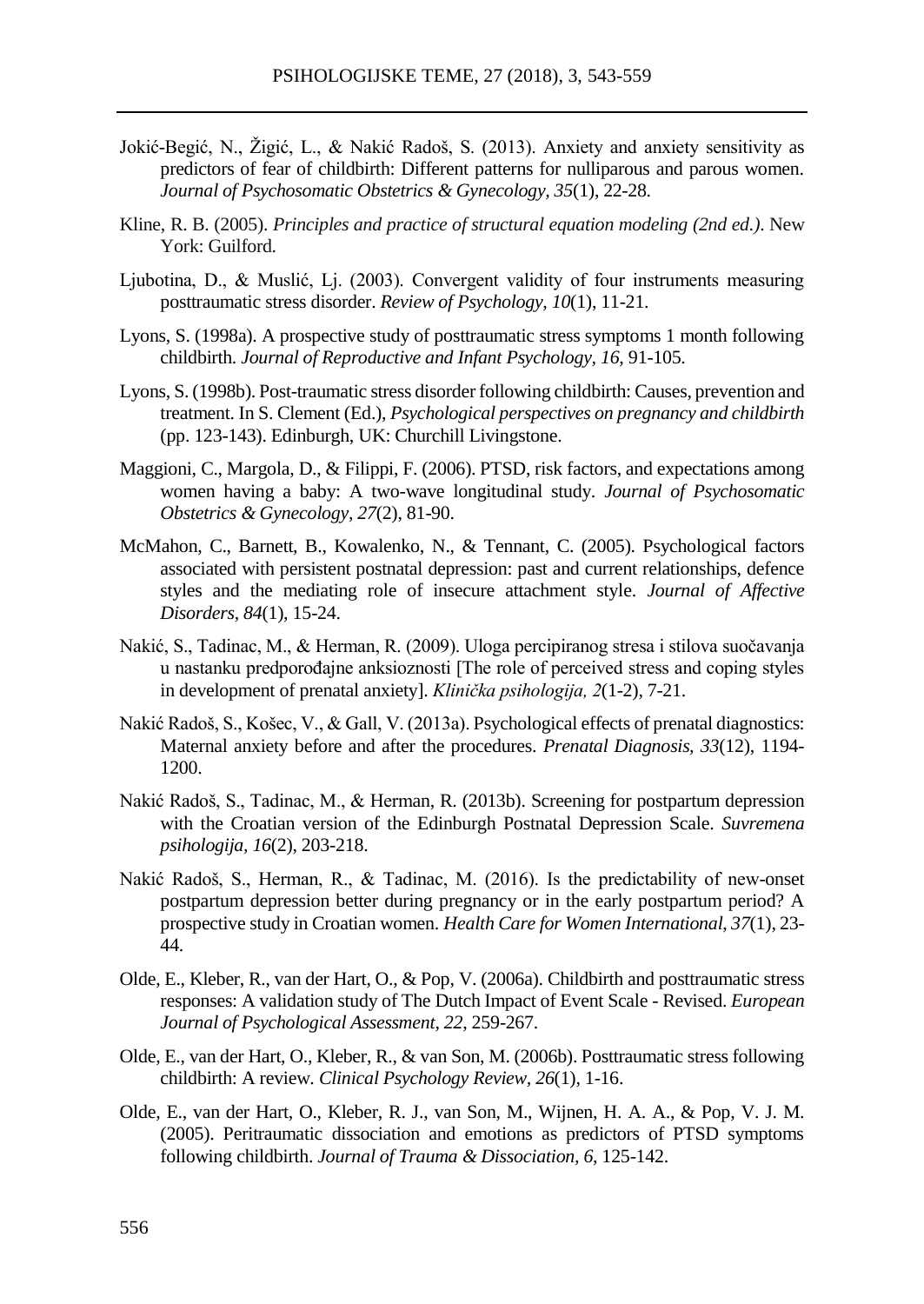- Parfitt, Y., & Ayers, S. (2009). The effect of postnatal symptoms of post-traumatic stress and depression on the couple's relationship and parent-baby bond. *Journal of Reproductive and Infant Psychology, 27*(2), 127-142.
- Pineles, S. L., Mostoufi, S. M., Ready, C. B., Street, A. E., Griffin, M. G., & Resick, P. A. (2011). Trauma reactivity, avoidant coping, and PTSD symptoms: A moderating relationship? *Journal of Abnormal Psychology*, *120*(1), 240-246.
- Powell, S., & Duraković-Belko, E. (Eds.) (2002). *Sarajevo 2000: The psychosocial consequences of war. Results of empirical research from the territory of former Yugoslavia.* Sarajevo: UNICEF. Retrieved from http://www.psih.org.
- Reić Ercegovac, I., & Penezić, Z. (2011). Zadovoljstvo životom, depresivnost i stres kod žena tijekom trudnoće i prve godine postpartalno - uloga osobina ličnosti, zadovoljstva brakom i socijalne podrške. [Life satisfaction, depression and stress in women during pregnancy and first year postpartum - the role of personality traits, marital satisfaction and social support]. *Klinička psihologija, 4*(1-2), 5-22.
- Rodin, U. (2017). *Porodi u zdravstvenim ustanovama u Hrvatskoj 2016. godine.* [Childbirth in health institutions in Croatia in2016]. Zageb: Hrvatski zavod za javno zdravstvo. Retrieved from https://www.hzjz.hr/wp-content/uploads/2017/08/Porodi\_2016.pdf
- Sawyer, A., Ayers, S., Young, D., Bradley, R., & Smith, H. (2012). Posttraumatic growth after childbirth: A prospective study. *Psychology & Health*, *27*(3), 362-377.
- Sawyer, A., Nakić Radoš, S., Ayers, S., & Burn, E. (2015). Personal growth in UK and Croatian women following childbirth: A preliminary study. *Journal of Reproductive and Infant Psychology*, *33*(3), 294-307.
- Schnider, K., Elhai, J., & Gray, M. (2007). Coping style use predicts posttraumatic stress and complicated grief symptoms severity among college students reporting a traumatic loss. *Journal of Counseling Psychology, 54*, 344-350.
- Söderquist, J., Wijma, B., Thorbert, G., & Wijma, K. (2009). Risk factors in pregnancy for post-traumatic stress and depression after childbirth. *International Journal of Obstetrics and Gynaecology, 116*, 672-680.
- Soet, J. E., Brack, G. A., & DiIorio, C. (2003). Prevalence and predictors of women's experience of psychological trauma during childbirth. *Birth, 30*, 36-46.
- Solomon, Z., Mikulincer, M., & Avizur, E. (1988). Coping, locus of control, social support, and combat-related posttraumatic stress disorder: A prospective study. *Journal of Personality and Social Psychology, 55*(2), 279-285.
- Srkalović Imširagić, A., Begić, D., Šimičević, L., & Bajić, Ž. (2017). Prediction of posttraumatic stress disorder symptomatology after childbirth - A Croatian longitudinal study. *Women and Birth*, *30*(1), e17-e23.
- Tedstone, J. E., & Tarrier, N. (2003). Posttraumatic stress disorder following medical illness and treatment. *Clinical Psychology Review, 23*(3), 409-448.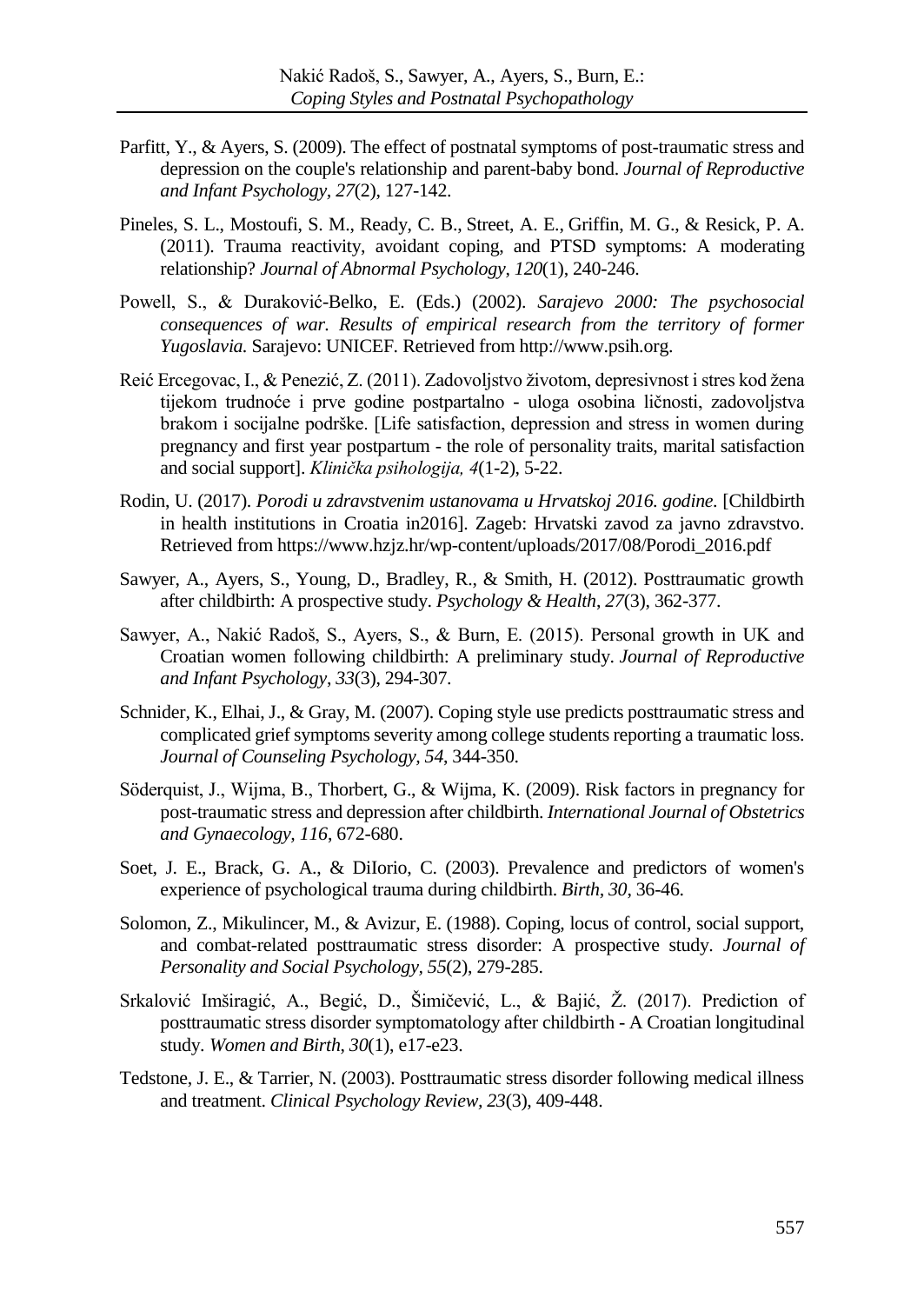- Veddovi, M., Kenny, D. T., Gibson, F., Bowen, J., & Starte, D. (2001). The relationship between depressive symptoms following premature birth, mothers' coping style, and knowledge of infant development. *Journal of Reproductive and Infant Psychology*, *19*(4), 313-323.
- Verreault, N., Da Costa, D., Marchand, A., Ireland, K., Banack, H., Dritsa, M., & Khalifé, S. (2012). PTSD following childbirth: A prospective study of incidence and risk factors in Canadian women. *Journal of Psychosomatic Research, 73*(4), 257-263.
- White, T., Matthey, S., Boyd, K., & Barnett, B. (2006). Postnatal depression and posttraumatic stress after childbirth: Prevalence, course and co-occurrence. *Journal of Reproductive and Infant Psychology, 24*(2), 107-120.
- World Health Organization. (2013). *World health statistics 2013.* Retrieved from http://apps.who.int/iris/bitstream/10665/81965/1/9789241564588 eng.pdf?ua=1
- World Health Organization. (2014). *Trends in maternal mortality: 1990 to 2013. Estimates by WHO, UNICEF, UNFPA, The World Bank and the United Nations Population Division.* Retrieved from http://apps.who.int/iris/bitstream/10665/112682/2/ 9789241507226\_eng.pdf?ua=1
- World Health Organization. (2015). *Trends in maternal mortality: 1990 to 2015: estimates by WHO, UNICEF, UNFPA, World Bank Group and the United Nations Population Division.* Retrieved from http://www.refworld.org/docid/5645ae384.html

# **Stilovi suočavanja povezani sa simptomima posttraumatskog stresa i depresije nakon porođaja kod hrvatskih žena**

Porođaj je normativni čin u životu žene i uglavnom se smatra pozitivnim događajem. Međutim, svaka treća žena doživi porođaj kao tjelesnu prijetnju za sebe i/ili za svoje novorođenče te 3 % žena nakon porođaja razvije posttraumatski stresni poremećaj (PTSP). Dosadašnja istraživanja upućuju na to da su slabe strategije suočavanja povezane s PTSP-om nakon porođaja, međutim, ta su se istraživanja uglavnom koristila jednodimenzionalnim mjerama strategija suočavanja. Drugim riječima, tek valja ispitati koje specifične dimenzije suočavanja pridonose PTSP-u nakon porođaja. Ciljevi su ovog istraživanja ispitati simptome PTSP-a nakon porođaja te kako su različiti stilovi suočavanja povezani sa simptomima PTSP-a i depresije kod žena u Hrvatskoj. Žene (*N* = 160) koje su rodile unatrag dvije godine ispunile su *online* upitnik koji mjeri simptome PTSP-a (Impact of Event Scale – IES), poslijeporođajnu depresiju (Edinburgh Postnatal Depression Scale – EPDS) te stilove suočavanja (Brief Cope). U ovom je uzorku 1.9 % ispitanica izvijestilo o ozbiljnim simptomima PTSP-a nakon porođaja, a 21.9 % ih je izvijestilo o depresivnim simptomima. Većina je žena (66.7 %) sa simptomima PTSP-a izvijestila i o depresivnim simptomima. S druge strane, 28.6 % žena s depresivnim simptomima također je izvijestilo i o simptomima PTSP-a, što upućuje na viši komorbiditet PTSP-a i depresije nego obrnuto. Od izbjegavajućih su stilova suočavanja poricanje i samookrivljavanje pozitivno korelirali sa simptomima PTSP-a i depresije, dok je odustajanje pozitivno koreliralo samo sa simptomima PTSP-a, a odvraćanje pažnje sa simptomima depresije. Također, niže razine planiranja i više razine emocionalne podrške bile su povezane s višom razinom depresivnosti. Međutim, nakon kontroliranja poslijeporođajnih psihopatoloških simptoma stilovi suočavanja nisu bili značajni prediktori simptoma PTPS-a, ali je samookrivljavanje bilo značajni prediktor depresivnih simptoma. Žene u Hrvatskoj izvještavaju o